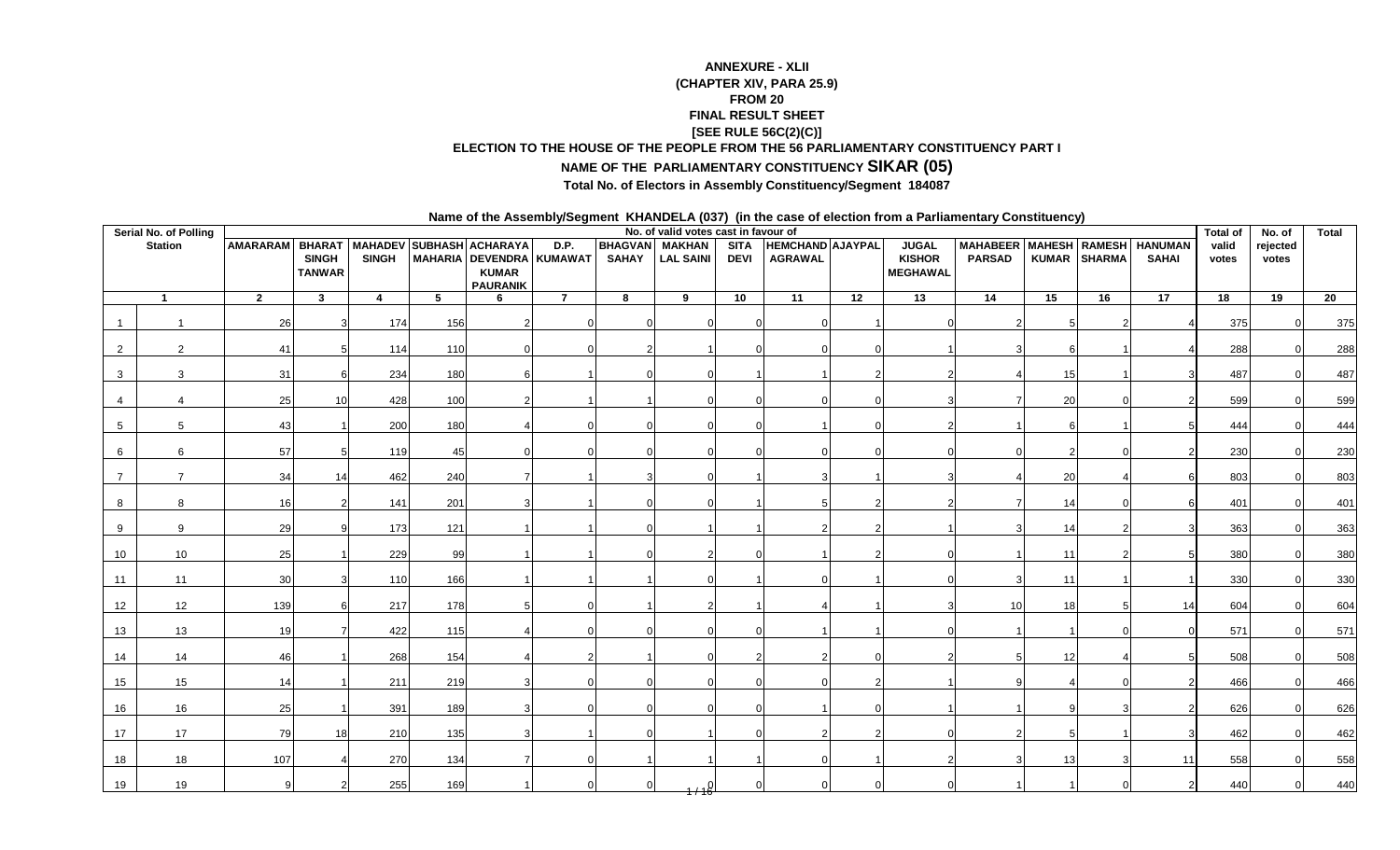| 20 | 20     | 26               | 14              | 445 | 48  |    |              |                |                |  | -6       |  |          |          | 561 | $\Omega$       | 561 |
|----|--------|------------------|-----------------|-----|-----|----|--------------|----------------|----------------|--|----------|--|----------|----------|-----|----------------|-----|
| 21 | 21     |                  |                 | 125 | 105 |    | <sup>0</sup> |                | $\Omega$       |  |          |  |          |          | 261 | $\overline{0}$ | 261 |
| 22 | 22     | 37               |                 | 314 | 93  |    |              |                |                |  |          |  | 18       |          | 488 | $\Omega$       | 488 |
| 23 | 23     | 39               | 10 <sup>1</sup> | 400 | 206 |    |              |                |                |  |          |  |          |          | 674 | $\overline{0}$ | 674 |
| 24 | 24     | $6 \overline{6}$ |                 | 364 | 81  |    | 0            | $\Omega$       | $\Omega$       |  |          |  | 13       | $\Omega$ | 476 | $\Omega$       | 476 |
| 25 | 25     | 18               | 13              | 208 | 143 |    |              |                |                |  |          |  | 14       | 12       | 432 | $\Omega$       | 432 |
| 26 | 26     | 16               | 8               | 244 | 91  |    |              |                | $\Omega$       |  | $\Omega$ |  |          |          | 372 | $\mathbf 0$    | 372 |
| 27 | 27     | 33               | 11              | 375 | 158 |    | 0            | $\overline{2}$ | $\overline{0}$ |  | $\Omega$ |  | 5        |          | 605 | $\overline{0}$ | 605 |
| 28 | 28     | 22               | 20              | 198 | 143 |    |              |                |                |  |          |  |          |          | 419 | $\overline{0}$ | 419 |
| 29 | 29     | 5 <sup>1</sup>   | 5               | 130 | 150 | 10 |              |                |                |  |          |  |          |          | 307 | $\overline{0}$ | 307 |
| 30 | 30     | 37               | 55              | 228 | 69  |    |              | $\Omega$       |                |  | $\Omega$ |  |          |          | 403 | $\Omega$       | 403 |
| 31 | 31     | 149              | 8               | 243 | 109 |    |              |                |                |  |          |  | 12       |          | 545 | $\Omega$       | 545 |
| 32 | 32     | 17               | $\Omega$        | 208 | 90  |    |              |                |                |  |          |  | 13       |          | 337 | $\overline{0}$ | 337 |
| 33 | 33     | 53               | 45              | 243 | 175 |    |              |                |                |  |          |  |          |          | 549 | $\overline{0}$ | 549 |
| 34 | 34     | 46               |                 | 181 | 230 |    |              |                |                |  |          |  |          |          | 488 | $\Omega$       | 488 |
| 35 | 35     | 21               |                 | 274 | 92  |    |              |                |                |  |          |  | 11       |          | 416 | $\overline{0}$ | 416 |
| 36 | 36     | 87               | 5 <sup>1</sup>  | 369 | 150 |    |              | 2              | $\Omega$       |  |          |  | 24       | 11       | 664 | $\Omega$       | 664 |
| 37 | 37     | 22               |                 | 250 | 121 |    |              |                |                |  |          |  |          |          | 407 | $\Omega$       | 407 |
| 38 | 38     | 17               |                 | 248 | 94  |    |              |                | $\Omega$       |  | $\Omega$ |  | 17       |          | 388 | $\Omega$       | 388 |
| 39 | 39     | 30               |                 | 265 | 116 |    |              |                |                |  |          |  |          |          | 428 | $\Omega$       | 428 |
| 40 | 40     | q                |                 | 256 | 61  |    |              |                |                |  |          |  |          |          | 347 | $\overline{0}$ | 347 |
| 41 | 41     | 7 <sup>1</sup>   |                 | 103 | 198 |    |              |                | $\Omega$       |  | $\Omega$ |  |          |          | 317 | $\overline{0}$ | 317 |
| 42 | 42     | 25               |                 | 271 | 227 |    |              |                |                |  |          |  |          |          | 556 | $\Omega$       | 556 |
| 43 | 43     | 42               |                 | 341 | 191 |    |              |                |                |  |          |  | 14       |          | 609 | $\Omega$       | 609 |
| 44 | 44     | 42               |                 | 368 | 40  |    |              |                |                |  |          |  | 12       |          | 469 | $\Omega$       | 469 |
| 45 | 45     | 9                | 15              | 245 | 172 |    |              |                |                |  |          |  | <b>q</b> |          | 458 | $\Omega$       | 458 |
| 46 | 46     | 24               |                 | 394 | 98  |    |              |                |                |  |          |  | 16       |          | 552 | $\Omega$       | 552 |
| 47 | $47\,$ | 52               |                 | 177 | 68  |    |              |                |                |  |          |  | 10       |          | 330 |                | 330 |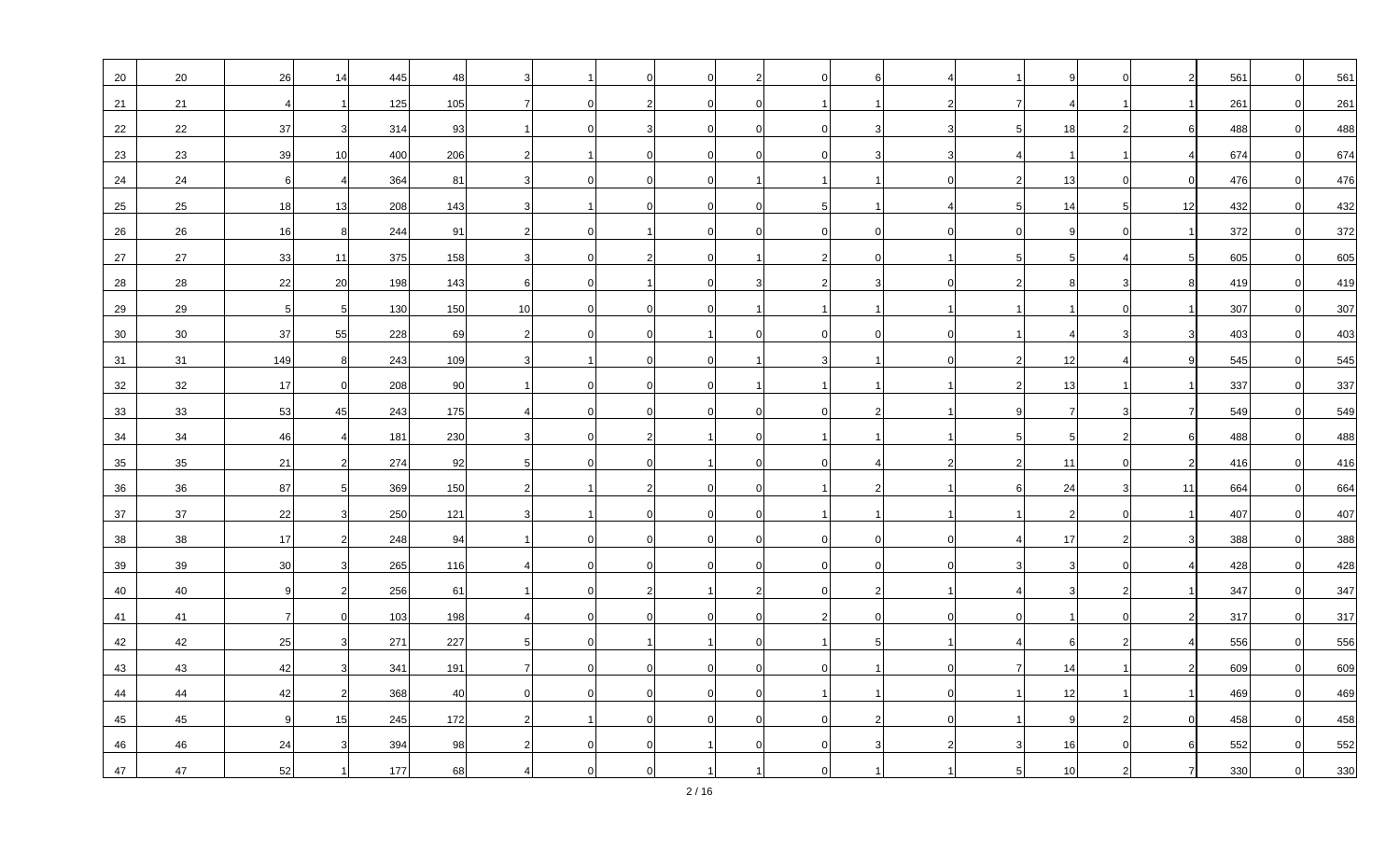| 48 | 48 | 13              |              | 290   | 306 |  |          |          |    | $\Omega$       |    | 13 |                | 646 | $\Omega$       | 646 |
|----|----|-----------------|--------------|-------|-----|--|----------|----------|----|----------------|----|----|----------------|-----|----------------|-----|
| 49 | 49 | 7               |              | 382   | 114 |  |          |          |    |                |    |    |                | 534 | $\Omega$       | 534 |
| 50 | 50 | 8               |              | 261   | 193 |  |          |          |    |                |    |    |                | 479 | $\Omega$       | 479 |
| 51 | 51 | 14              |              | 340   | 310 |  |          |          | 13 |                |    |    |                | 713 | $\overline{0}$ | 713 |
| 52 | 52 | 10 <sup>1</sup> |              | 158   | 119 |  |          |          |    |                |    |    |                | 300 | $\Omega$       | 300 |
| 53 | 53 | 8               |              | 149   | 116 |  |          |          | 16 |                |    |    |                | 305 | $\overline{0}$ | 305 |
| 54 | 54 |                 |              | 114   | 153 |  |          |          |    |                |    |    |                | 298 | $\overline{0}$ | 298 |
| 55 | 55 | 22              | 2            | 360   | 28  |  | $\Omega$ | $\Omega$ |    |                |    |    |                | 426 | $\Omega$       | 426 |
| 56 | 56 | 11              |              | 124   | 216 |  |          |          |    |                |    |    |                | 371 | $\Omega$       | 371 |
| 57 | 57 | 9               |              | 262   | 146 |  |          |          |    | 2              |    | 11 |                | 458 | $\overline{0}$ | 458 |
| 58 | 58 | 33              | 11           | 365   | 409 |  |          |          |    |                |    | 21 |                | 864 | $\Omega$       | 864 |
| 59 | 59 | 56              | 3            | 356   | 282 |  |          |          |    |                |    | 13 |                | 725 | $\Omega$       | 725 |
| 60 | 60 | 64              |              | 74    | 138 |  |          |          |    | $\overline{0}$ |    |    |                | 291 | $\overline{0}$ | 291 |
| 61 | 61 | 54              | $\mathbf 0$  | 211   | 213 |  | $\Omega$ |          |    |                |    |    |                | 503 | $\Omega$       | 503 |
| 62 | 62 | 18              | 7.           | 278   | 183 |  |          |          |    |                |    | 12 |                | 530 | $\overline{0}$ | 530 |
| 63 | 63 | 103             | 15           | 404   | 270 |  |          |          |    | $\Omega$       |    |    |                | 818 | $\Omega$       | 818 |
| 64 | 64 | 71              | 9            | 332   | 282 |  |          |          |    |                |    | 15 |                | 745 | $\Omega$       | 745 |
| 65 | 65 | 86              | 21           | 224   | 208 |  |          |          |    |                |    |    |                | 575 | $\overline{0}$ | 575 |
| 66 | 66 | 56              | 71           | 182   | 171 |  |          |          |    |                |    |    | $\overline{7}$ | 450 | $\Omega$       | 450 |
| 67 | 67 | 177             | 6            | 187   | 208 |  |          |          |    |                |    |    | 10             | 606 | $\overline{0}$ | 606 |
| 68 | 68 | 131             | 86           | 365   | 195 |  |          |          |    |                |    | 37 | 11             | 850 | $\Omega$       | 850 |
| 69 | 69 | 42              |              | $121$ | 146 |  |          | $\Omega$ |    | $\Omega$       |    |    |                | 326 | $\Omega$       | 326 |
| 70 | 70 | 45              |              | 260   | 119 |  |          |          |    |                |    |    |                | 447 |                | 447 |
| 71 | 71 | 75              |              | 280   | 227 |  |          |          |    |                |    |    |                | 615 | $\Omega$       | 615 |
| 72 | 72 | 74              | 22           | 170   | 103 |  |          |          |    |                |    |    |                | 390 | $\Omega$       | 390 |
| 73 | 73 | 55              | $\mathbf{3}$ | 186   | 238 |  |          | $\Omega$ |    |                |    |    |                | 493 | $\Omega$       | 493 |
| 74 | 74 | 39 <sup>°</sup> | 14           | 130   | 83  |  |          |          |    |                |    |    |                | 278 | $\Omega$       | 278 |
| 75 | 75 | 136             | 5            | 361   | 252 |  |          |          |    |                | 11 |    |                | 795 |                | 795 |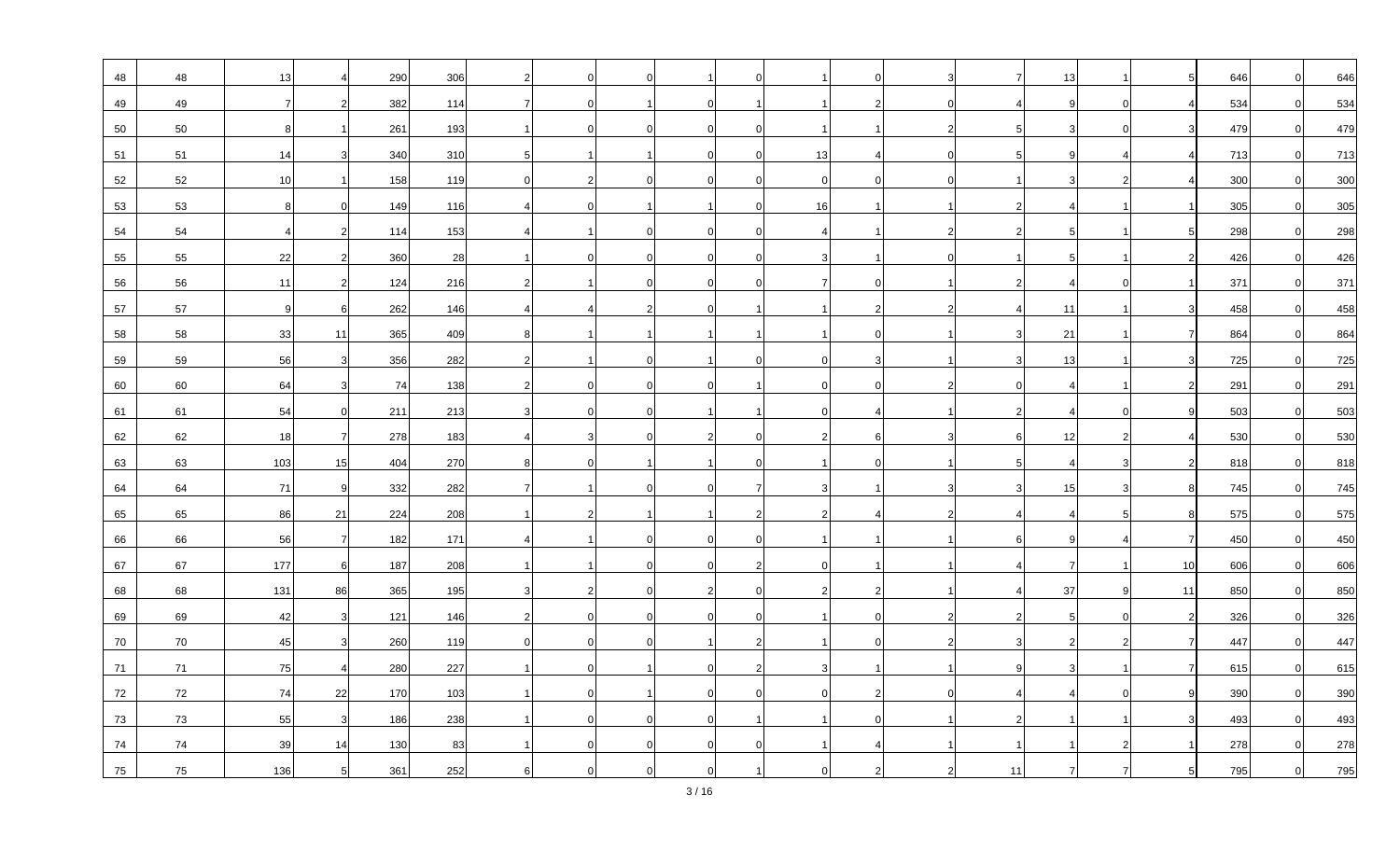| 76  | 76  | 43  |               | 141 | 224   |          |              |          |          |                |  |    |                 | 430 | $\Omega$       | 430 |
|-----|-----|-----|---------------|-----|-------|----------|--------------|----------|----------|----------------|--|----|-----------------|-----|----------------|-----|
| 77  | 77  | 62  |               | 115 | $211$ | $\Omega$ |              | $\Omega$ |          | $\Omega$       |  |    |                 | 395 | $\Omega$       | 395 |
| 78  | 78  | 56  | 11            | 225 | 180   |          |              |          |          |                |  |    |                 | 495 | $\Omega$       | 495 |
| 79  | 79  | 25  |               | 475 | 355   | 7        |              |          |          |                |  | 12 |                 | 894 | $\overline{0}$ | 894 |
| 80  | 80  | 30  |               | 383 | 177   | 6        | <sup>0</sup> | $\Omega$ |          |                |  | 18 |                 | 638 | $\Omega$       | 638 |
| 81  | 81  | 8   |               | 607 | 122   |          |              |          |          |                |  |    |                 | 753 | $\Omega$       | 753 |
| 82  | 82  | 12  |               | 666 | 163   |          |              |          |          | $\Omega$       |  | 22 |                 | 876 | $\Omega$       | 876 |
| 83  | 83  | 24  |               | 291 | 170   |          |              | $\Omega$ |          |                |  |    |                 | 505 | $\Omega$       | 505 |
| 84  | 84  | 18  | 10            | 443 | 146   |          |              |          |          |                |  | 12 |                 | 654 | $\Omega$       | 654 |
| 85  | 85  | 48  | 336           | 213 | 70    |          |              |          |          |                |  |    |                 | 695 | $\Omega$       | 695 |
| 86  | 86  | 25  | 137           | 266 | 91    | 2        |              | $\Omega$ |          | $\overline{0}$ |  |    |                 | 543 | $\Omega$       | 543 |
| 87  | 87  | 48  | 31            | 365 | 48    |          |              |          |          |                |  |    |                 | 506 | $\Omega$       | 506 |
| 88  | 88  | 77  | 13            | 293 | 220   |          |              |          |          |                |  |    |                 | 620 | $\Omega$       | 620 |
| 89  | 89  | 13  | $\mathcal{P}$ | 239 | 95    | 2        |              |          |          |                |  |    |                 | 374 | $\Omega$       | 374 |
| 90  | 90  | 38  | 7             | 328 | 128   |          |              |          |          |                |  |    |                 | 527 | $\Omega$       | 527 |
| 91  | 91  | 30  | 40            | 153 | 99    |          |              |          |          |                |  |    |                 | 335 | $\Omega$       | 335 |
| 92  | 92  | 20  | 35            | 173 | 77    |          |              |          |          | $\Omega$       |  |    |                 | 322 | $\Omega$       | 322 |
| 93  | 93  | 17  | 13            | 145 | 62    |          |              |          |          |                |  |    |                 | 247 | $\Omega$       | 247 |
| 94  | 94  | 57  | 17            | 240 | 98    |          |              |          |          |                |  |    | 6               | 439 | $\Omega$       | 439 |
| 95  | 95  | 163 | -9            | 294 | 178   | 6        | $\Omega$     | $\Omega$ |          | $\overline{0}$ |  |    | 10 <sup>1</sup> | 676 | $\Omega$       | 676 |
| 96  | 96  | 94  |               | 179 | 84    |          |              |          |          | $\overline{0}$ |  |    |                 | 376 | $\Omega$       | 376 |
| 97  | 97  | 50  |               | 213 | 35    |          |              |          |          | $\Omega$       |  |    |                 | 305 | $\Omega$       | 305 |
| 98  | 98  | 23  |               | 247 | 25    |          |              |          |          |                |  |    |                 | 303 |                | 303 |
| 99  | 99  | 42  |               | 283 | 64    |          |              |          | $\Omega$ |                |  |    |                 | 406 | $\Omega$       | 406 |
| 100 | 100 | 155 |               | 225 | 125   |          |              |          |          |                |  | 12 | 12              | 549 | $\Omega$       | 549 |
| 101 | 101 | 27  | 56            | 133 | 59    | $\Omega$ |              | $\Omega$ |          | $\Omega$       |  |    |                 | 280 | $\Omega$       | 280 |
| 102 | 102 |     |               | 158 | 28    |          |              |          |          | $\Omega$       |  |    |                 | 199 |                | 199 |
| 103 | 103 | 43  |               | 229 | 244   |          |              |          |          |                |  |    |                 | 549 |                | 549 |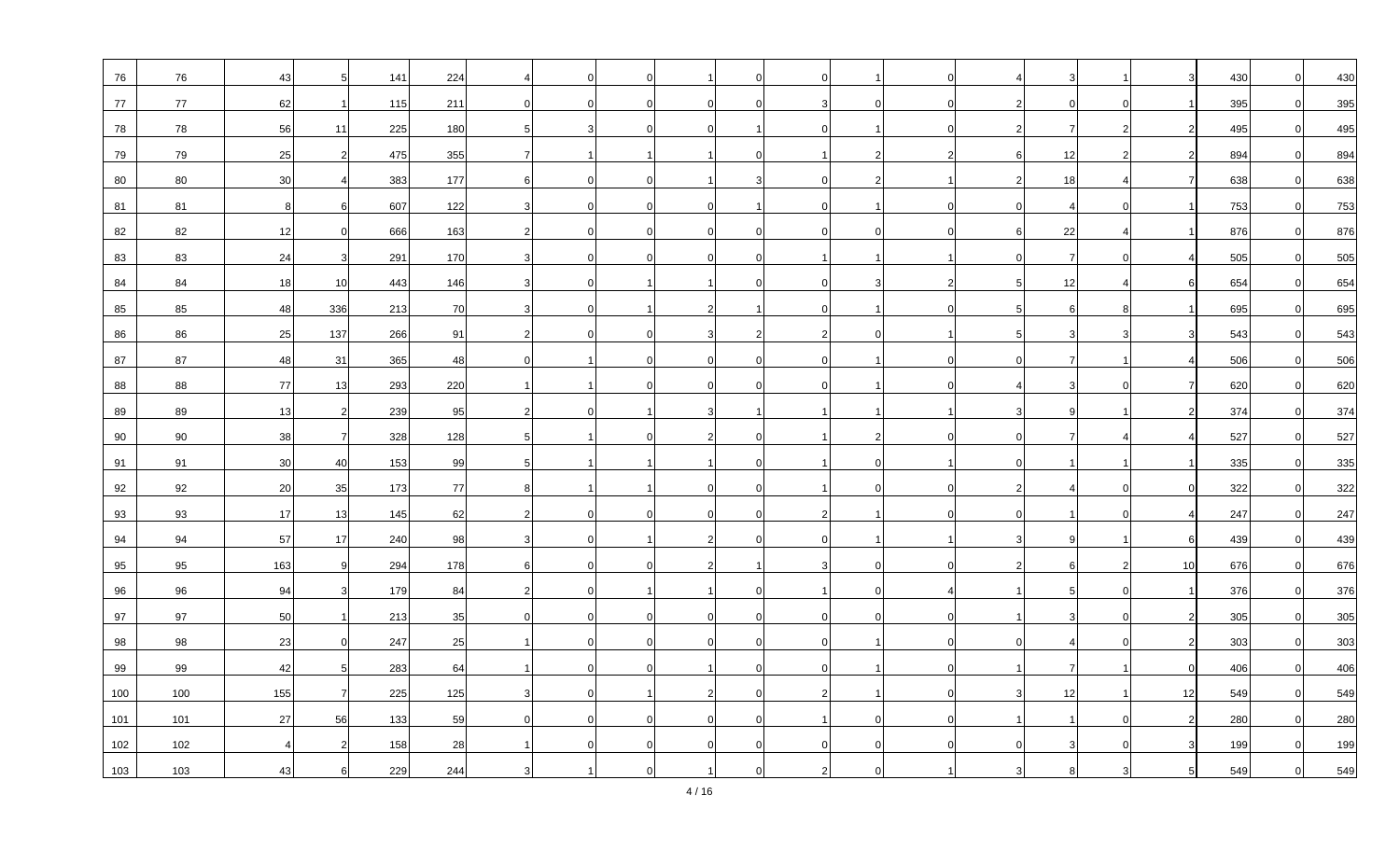| 104 | 104 | 105 | 21             | 397 | 224 | 7        |          |               |  |    |                |   | 10 |                | 783 | $\Omega$       | 783 |
|-----|-----|-----|----------------|-----|-----|----------|----------|---------------|--|----|----------------|---|----|----------------|-----|----------------|-----|
| 105 | 105 | 89  | 7              | 128 | 173 |          |          | $\Omega$      |  |    | $\overline{0}$ |   |    |                | 419 | $\overline{0}$ | 419 |
| 106 | 106 | 15  |                | 82  | 95  |          |          |               |  |    |                |   |    |                | 210 | $\overline{0}$ | 210 |
| 107 | 107 | 31  |                | 245 | 218 |          |          |               |  |    |                |   |    |                | 515 | $\overline{0}$ | 515 |
| 108 | 108 | 104 | 2              | 348 | 379 | 11       |          | $\mathcal{P}$ |  |    |                | 6 | 14 | $\overline{7}$ | 886 | $\Omega$       | 886 |
| 109 | 109 | 93  | 16             | 467 | 274 | 5        |          |               |  |    |                |   | 17 | 10             | 896 | $\Omega$       | 896 |
| 110 | 110 | 40  |                | 174 | 76  |          |          |               |  |    |                |   |    |                | 305 | $\Omega$       | 305 |
| 111 | 111 | 106 |                | 135 | 215 |          |          | $\Omega$      |  |    | 3              |   |    |                | 483 | $\Omega$       | 483 |
| 112 | 112 | 107 |                | 226 | 95  |          |          |               |  |    |                |   |    |                | 453 | $\overline{0}$ | 453 |
| 113 | 113 | 53  | $\Omega$       | 138 | 20  |          |          |               |  |    |                |   |    |                | 230 | $\overline{0}$ | 230 |
| 114 | 114 | 37  |                | 478 | 322 | 11       | $\Omega$ |               |  |    | $\overline{2}$ |   |    |                | 873 | $\overline{0}$ | 873 |
| 115 | 115 | 17  |                | 273 | 152 |          |          |               |  |    | $\Omega$       |   |    |                | 448 | $\Omega$       | 448 |
| 116 | 116 | 84  |                | 128 | 213 |          |          |               |  |    |                |   |    |                | 448 | $\Omega$       | 448 |
| 117 | 117 | 101 |                | 153 | 137 |          |          | $\Omega$      |  |    | $\overline{0}$ |   |    |                | 408 | $\Omega$       | 408 |
| 118 | 118 | 29  |                | 250 | 115 |          |          |               |  |    | $\overline{0}$ |   |    |                | 403 | $\Omega$       | 403 |
| 119 | 119 | 37  |                | 203 | 85  |          |          |               |  |    | $\Omega$       |   |    |                | 333 | $\Omega$       | 333 |
| 120 | 120 | 28  | 19             | 180 | 144 |          |          |               |  |    | $\Omega$       |   |    |                | 391 | $\Omega$       | 391 |
| 121 | 121 | 166 |                | 296 | 253 |          |          |               |  |    |                |   |    |                | 744 | $\overline{0}$ | 744 |
| 122 | 122 | 198 |                | 202 | 251 |          |          |               |  |    | 2              |   |    |                | 686 | $\Omega$       | 686 |
| 123 | 123 | 59  | 6              | 193 | 143 | $\Omega$ |          | $\Omega$      |  |    | $\overline{0}$ |   | 6  |                | 417 | $\Omega$       | 417 |
| 124 | 124 | 33  |                | 254 | 303 |          |          |               |  |    |                |   | 10 |                | 619 | $\overline{0}$ | 619 |
| 125 | 125 | 84  | 18             | 217 | 149 |          |          |               |  |    |                |   |    |                | 500 | $\overline{0}$ | 500 |
| 126 | 126 | 320 | 6              | 348 | 137 |          |          |               |  | 33 |                |   |    |                | 870 | $\Omega$       | 870 |
| 127 | 127 | 33  | 23             | 278 | 197 |          |          | $\Omega$      |  |    |                |   |    |                | 541 | $\Omega$       | 541 |
| 128 | 128 | 45  |                | 193 | 90  |          |          |               |  |    |                |   |    |                | 346 | $\Omega$       | 346 |
| 129 | 129 | 116 | $\overline{1}$ | 177 | 162 |          |          | $\Omega$      |  |    | 2              |   |    |                | 473 | $\Omega$       | 473 |
| 130 | 130 | 90  | 12             | 237 | 153 |          |          |               |  |    |                |   |    | 10             | 530 | $\Omega$       | 530 |
| 131 | 131 | 110 |                | 253 | 269 |          |          |               |  |    |                |   |    |                | 655 | $\Omega$       | 655 |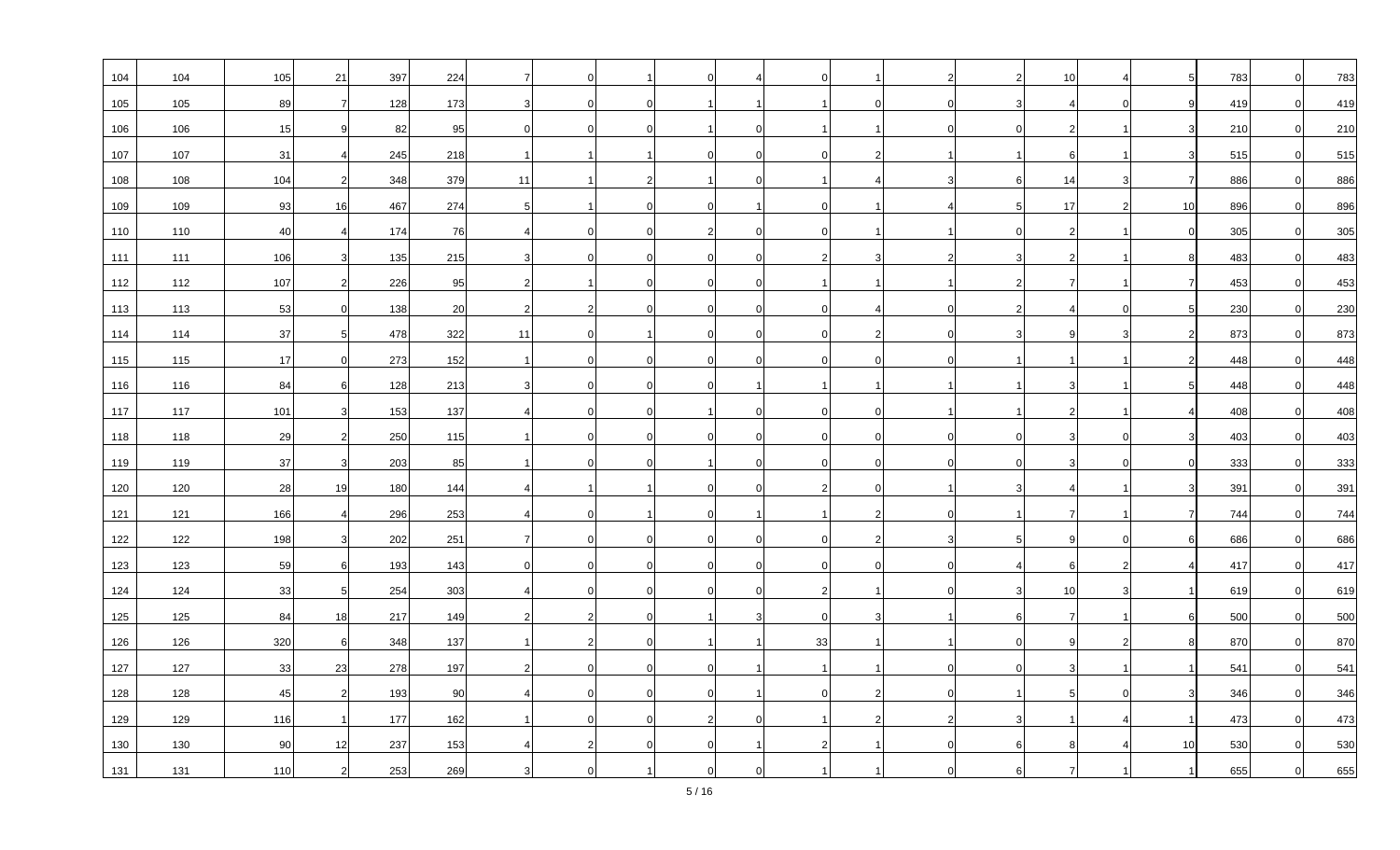| 132 | 132 | 223 | 8              | 170 | 193 | 14       |              |                |    | $\overline{0}$ |    |    |    | 634 | $\overline{0}$ | 634 |
|-----|-----|-----|----------------|-----|-----|----------|--------------|----------------|----|----------------|----|----|----|-----|----------------|-----|
| 133 | 133 | 194 | 8              | 352 | 163 |          | <sup>0</sup> | $\Omega$       |    |                |    | 15 | 6  | 754 | $\Omega$       | 754 |
| 134 | 134 | 150 | -5             | 290 | 196 |          |              |                |    | 3              |    |    |    | 678 | $\overline{0}$ | 678 |
| 135 | 135 | 29  | 19             | 186 | 149 |          |              | $\Omega$       |    |                |    |    |    | 392 | $\overline{0}$ | 392 |
| 136 | 136 | 161 | $\overline{a}$ | 422 | 159 |          | 0            | $\overline{0}$ |    |                |    |    | 8  | 773 | $\Omega$       | 773 |
| 137 | 137 | 305 |                | 182 | 157 |          |              |                |    | $\Omega$       |    |    |    | 674 | $\Omega$       | 674 |
| 138 | 138 | 58  |                | 184 | 182 |          |              |                |    |                |    |    |    | 446 | $\Omega$       | 446 |
| 139 | 139 | 354 | 7              | 289 | 115 | ∩        | $\Omega$     | $\Omega$       |    | $\overline{0}$ |    |    | 10 | 793 | $\Omega$       | 793 |
| 140 | 140 | 276 | 8              | 217 | 180 |          |              |                |    | $\Omega$       |    |    | ĥ  | 696 | $\overline{0}$ | 696 |
| 141 | 141 | 307 | 31             | 153 | 138 |          |              |                |    |                |    |    | 10 | 666 | $\overline{0}$ | 666 |
| 142 | 142 | 272 |                | 211 | 50  |          | $\Omega$     | $\Omega$       |    | $\overline{2}$ |    |    | 3  | 544 | $\Omega$       | 544 |
| 143 | 143 | 190 |                | 60  | 133 |          |              |                |    | $\Omega$       |    |    |    | 399 | $\Omega$       | 399 |
| 144 | 144 | 198 |                | 257 | 195 |          |              |                | .5 | 3              | 10 | 5  | 15 | 708 | $\overline{0}$ | 708 |
| 145 | 145 | 231 | $\overline{4}$ | 171 | 62  |          |              |                |    | $\mathbf 0$    |    |    | 6  | 481 | $\overline{0}$ | 481 |
| 146 | 146 | 262 | 25             | 315 | 113 |          |              |                |    |                |    |    |    | 743 | $\Omega$       | 743 |
| 147 | 147 | 150 | 57             | 210 | 58  |          |              |                |    |                |    | 11 |    | 507 | $\Omega$       | 507 |
| 148 | 148 | 198 | 47             | 157 | 135 |          |              |                |    |                |    |    |    | 566 | $\Omega$       | 566 |
| 149 | 149 | 238 | 59             | 94  | 122 |          |              |                |    | $\overline{0}$ |    |    |    | 538 | $\overline{0}$ | 538 |
| 150 | 150 | 123 | $\overline{a}$ | 310 | 209 |          |              |                |    | 5              |    |    | 6  | 692 | $\Omega$       | 692 |
| 151 | 151 | 198 | 11             | 226 | 129 | $\Omega$ | $\Omega$     | $\Omega$       |    |                |    |    | 6  | 574 | $\Omega$       | 574 |
| 152 | 152 | 80  | 8              | 131 | 347 |          |              |                |    | $\overline{0}$ |    |    |    | 585 | $\overline{0}$ | 585 |
| 153 | 153 | 111 | 11             | 240 | 159 |          |              |                |    |                |    |    |    | 549 | $\Omega$       | 549 |
| 154 | 154 | 151 | 11             | 106 | 98  |          |              |                |    |                |    |    | 11 | 396 |                | 396 |
| 155 | 155 | 36  | 6              | 278 | 126 |          |              |                |    | $\Omega$       |    |    | 3  | 453 | $\Omega$       | 453 |
| 156 | 156 | 28  | 26             | 145 | 127 |          |              |                |    | - 0            |    |    |    | 338 | $\overline{0}$ | 338 |
| 157 | 157 | 156 | $\overline{7}$ | 229 | 223 |          |              | $\Omega$       |    |                |    |    | 12 | 650 | $\Omega$       | 650 |
| 158 | 158 | 348 | 35             | 147 | 59  |          |              |                |    |                |    |    | 12 | 610 | $\Omega$       | 610 |
| 159 | 159 | 219 |                | 222 | 64  |          |              |                |    |                |    |    | 12 | 547 | $\Omega$       | 547 |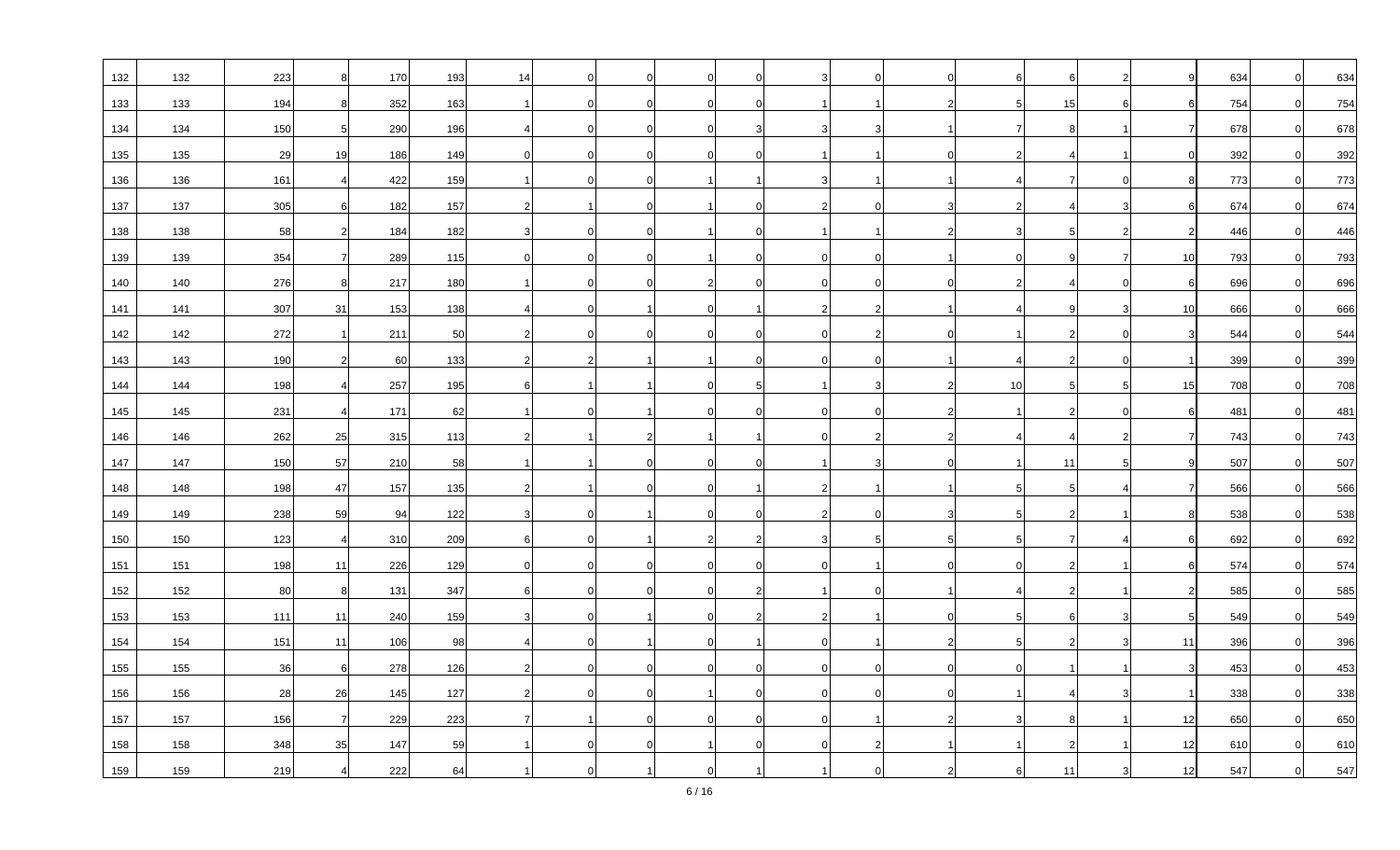| 160 | 160 | 59             | 76                    | 148 | 163 |          |                |          |  | $\overline{0}$ |  |    |    | 457 |          | 457 |
|-----|-----|----------------|-----------------------|-----|-----|----------|----------------|----------|--|----------------|--|----|----|-----|----------|-----|
| 161 | 161 | 150            | 2                     | 127 | 166 | $\Omega$ | $\Omega$       |          |  | $\Omega$       |  | 10 |    | 481 |          | 481 |
| 162 | 162 | 83             | 34                    | 125 | 123 |          |                |          |  | $\mathbf 0$    |  |    |    | 372 |          | 372 |
| 163 | 163 | 305            | 26                    | 198 | 257 |          |                |          |  | $\Omega$       |  |    |    | 804 |          | 804 |
| 164 | 164 | 85             | $\overline{3}$        | 128 | 88  |          | $\Omega$       |          |  | $\mathbf 0$    |  | 5  |    | 322 |          | 322 |
| 165 | 165 | 31             |                       | 342 | 216 |          | $\Omega$       |          |  | $\overline{2}$ |  |    |    | 610 |          | 610 |
| 166 | 166 | 331            | 10                    | 326 | 270 |          | $\Omega$       |          |  | $\mathbf 0$    |  |    |    | 961 |          | 961 |
| 167 | 167 | 91             | $\mathbf{1}$          | 115 | 156 |          | $\Omega$       |          |  | $\overline{0}$ |  |    |    | 375 |          | 375 |
| 168 | 168 | 111            |                       | 308 | 78  |          |                |          |  |                |  |    |    | 529 |          | 529 |
| 169 |     |                |                       |     | 118 |          |                |          |  |                |  |    | 11 |     |          | 569 |
|     | 169 | 200            | 6                     | 212 |     |          |                |          |  | 3              |  |    |    | 569 |          |     |
| 170 | 170 | 223            | $\overline{7}$        | 241 | 202 |          | $\Omega$       |          |  | $\mathbf 0$    |  |    |    | 688 |          | 688 |
| 171 | 171 | 77             |                       | 245 | 175 |          | 0              | $\Omega$ |  | $\overline{0}$ |  |    |    | 504 |          | 504 |
| 172 | 172 | 142            |                       | 228 | 239 |          |                |          |  | $\mathbf 0$    |  | 5  |    | 634 |          | 634 |
| 173 | 173 | 387            |                       | 133 | 198 |          |                |          |  | 2              |  | 10 | 18 | 774 |          | 774 |
| 174 | 174 | 295            |                       | 160 | 167 |          |                |          |  |                |  |    | 20 | 671 |          | 671 |
| 175 | 175 | 214            | 11                    | 373 | 220 |          | $\Omega$       |          |  | $\overline{0}$ |  | 12 | 15 | 872 |          | 872 |
| 176 | 176 | 116            | $\boldsymbol{\Delta}$ | 164 | 96  |          | $\Omega$       |          |  | $\Omega$       |  |    | 12 | 407 |          | 407 |
| 177 | 177 | 118            |                       | 201 | 101 |          |                |          |  |                |  |    |    | 437 |          | 437 |
| 178 | 178 | 77             |                       | 293 | 76  |          |                |          |  |                |  |    |    | 464 |          | 464 |
| 179 | 179 | 89             | $\overline{1}$        | 78  | 49  |          | $\Omega$       | ∩        |  | $\overline{0}$ |  |    |    | 224 |          | 224 |
| 180 | 180 | 27             | 42                    | 308 | 192 |          |                |          |  |                |  |    |    | 598 | $\Omega$ | 598 |
| 181 | 181 | 237            |                       | 354 | 152 |          |                |          |  | $\Omega$       |  |    | 10 | 780 |          | 780 |
| 182 | 182 | 149            | -5                    | 193 | 63  | $\Omega$ | $\Omega$       |          |  |                |  |    | 10 | 437 |          | 437 |
| 183 | 183 | 303            |                       | 126 | 106 |          |                |          |  | $\Omega$       |  |    |    | 564 |          | 564 |
| 184 | 184 | 20             |                       | 352 | 243 | 14       |                |          |  | 3              |  |    |    | 654 |          | 654 |
| 185 | 185 | 42             |                       | 254 | 79  | $\Omega$ | $\overline{0}$ |          |  | $\Omega$       |  |    |    | 390 |          | 390 |
| 186 | 186 | 5 <sub>l</sub> |                       | 205 | 181 |          |                |          |  |                |  |    |    | 396 |          | 396 |
| 187 | 187 |                |                       | 318 | 79  |          |                |          |  |                |  |    |    | 417 |          | 417 |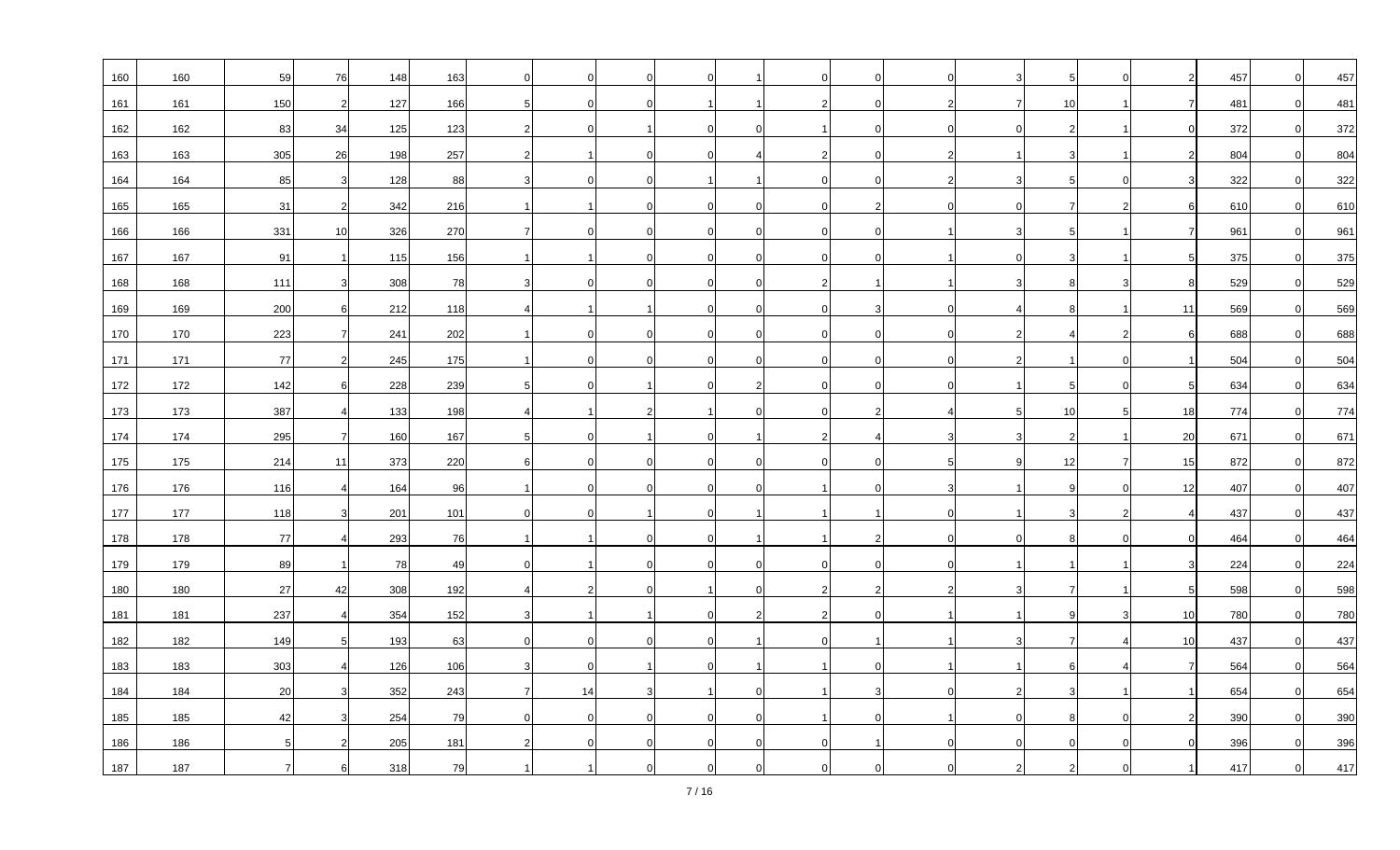| 188             | 188                                       | 12 <sup>1</sup> | 10 <sup>1</sup> | 378   | 203   |     | $\Omega$ |          |    | $\Omega$ |     |     |     |     |      |     |                 | 612    | $\Omega$       | 612    |
|-----------------|-------------------------------------------|-----------------|-----------------|-------|-------|-----|----------|----------|----|----------|-----|-----|-----|-----|------|-----|-----------------|--------|----------------|--------|
| 189             | 189                                       | 17              | 80              | 292   | 210   |     |          |          |    |          |     |     |     |     |      |     |                 | 613    | $\Omega$       | 613    |
| 190             | 190                                       |                 |                 | 303   | 159   |     |          |          |    |          |     |     |     |     |      |     |                 | 483    | $\Omega$       | 483    |
| 191             | 191                                       | 52              |                 | 474   | 150   |     |          |          |    | $\Omega$ |     |     |     |     |      |     |                 | 702    |                | 702    |
| 192             | 192                                       | 187             |                 | 297   | 77    |     |          |          |    |          |     |     |     |     | 16   |     | 21              | 619    |                | 619    |
| 193             | 193                                       | 11              |                 | 304   | 187   |     |          |          |    |          |     |     |     |     | 10   |     |                 | 540    | $\Omega$       | 540    |
| 194             | 194                                       | 191             | 25              | 72    | 28    |     |          |          |    |          |     |     |     |     |      |     |                 | 333    | $\Omega$       | 333    |
| 195             | 195                                       | 18              | 64              | 122   | 34    |     |          |          |    |          |     |     |     |     |      |     |                 | 247    | $\Omega$       | 247    |
| 196             | 196                                       | 219             |                 | 215   | 99    |     | $\Omega$ |          |    |          |     |     |     |     |      |     | 10 <sup>1</sup> | 563    | $\Omega$       | 563    |
| 197             | 197                                       | 196             | 52              | 171   | 91    |     | $\Omega$ | $\Omega$ |    | $\Omega$ |     |     |     |     |      |     | 11              | 532    | $\Omega$       | 532    |
| <b>Stations</b> | Total No. of votes<br>recorded at Polling |                 |                 |       |       |     |          |          |    |          |     |     |     |     |      |     |                 |        |                |        |
|                 | Total votes polled                        | 16823           | 2494            | 48233 | 29992 | 592 | 99       | 77       | 80 | 107      | 237 | 232 | 202 | 565 | 1355 | 335 | 978             | 102401 | $\overline{0}$ | 102401 |

Place :

Date : 16.05.2009

**Assistant Returning Officer**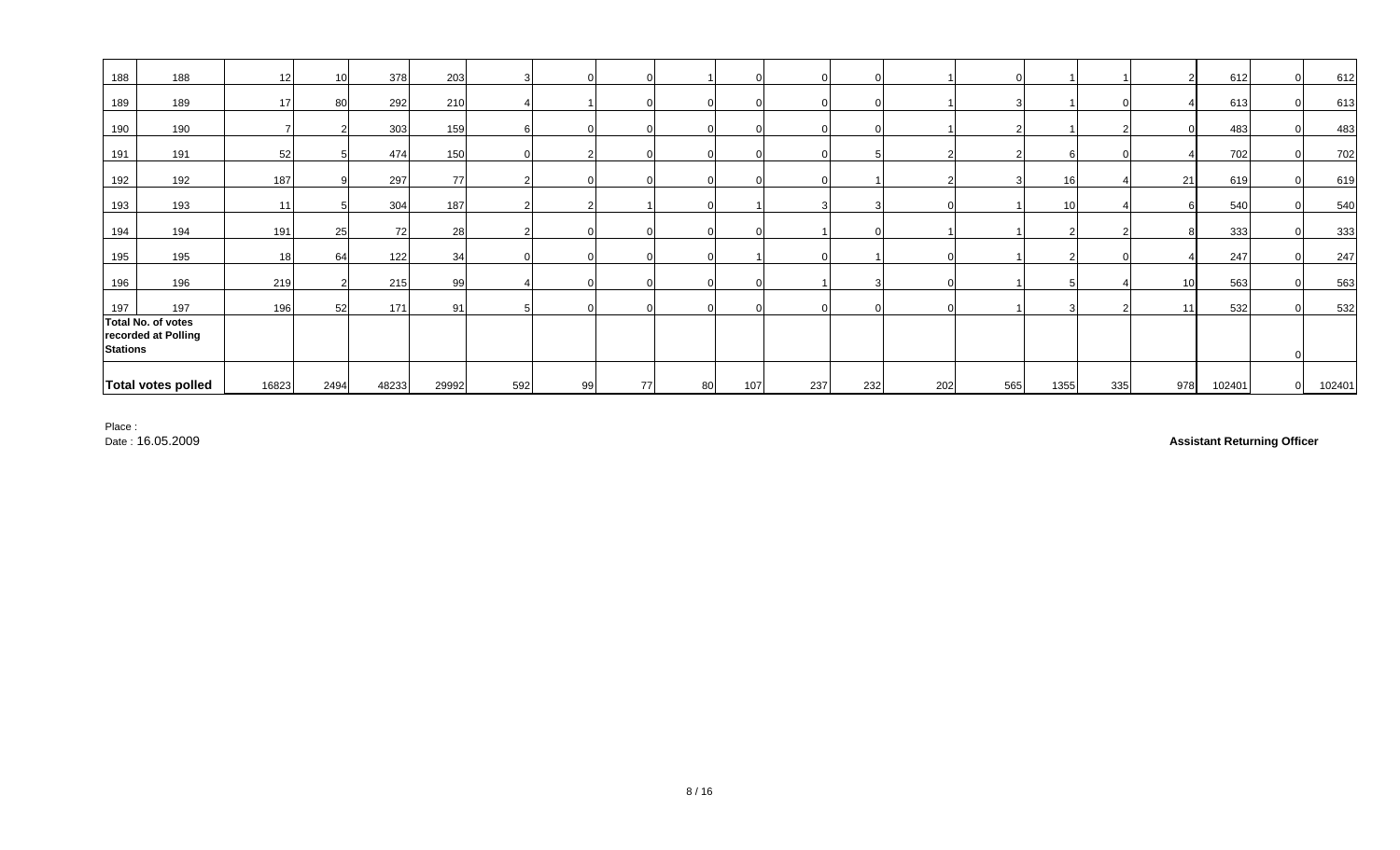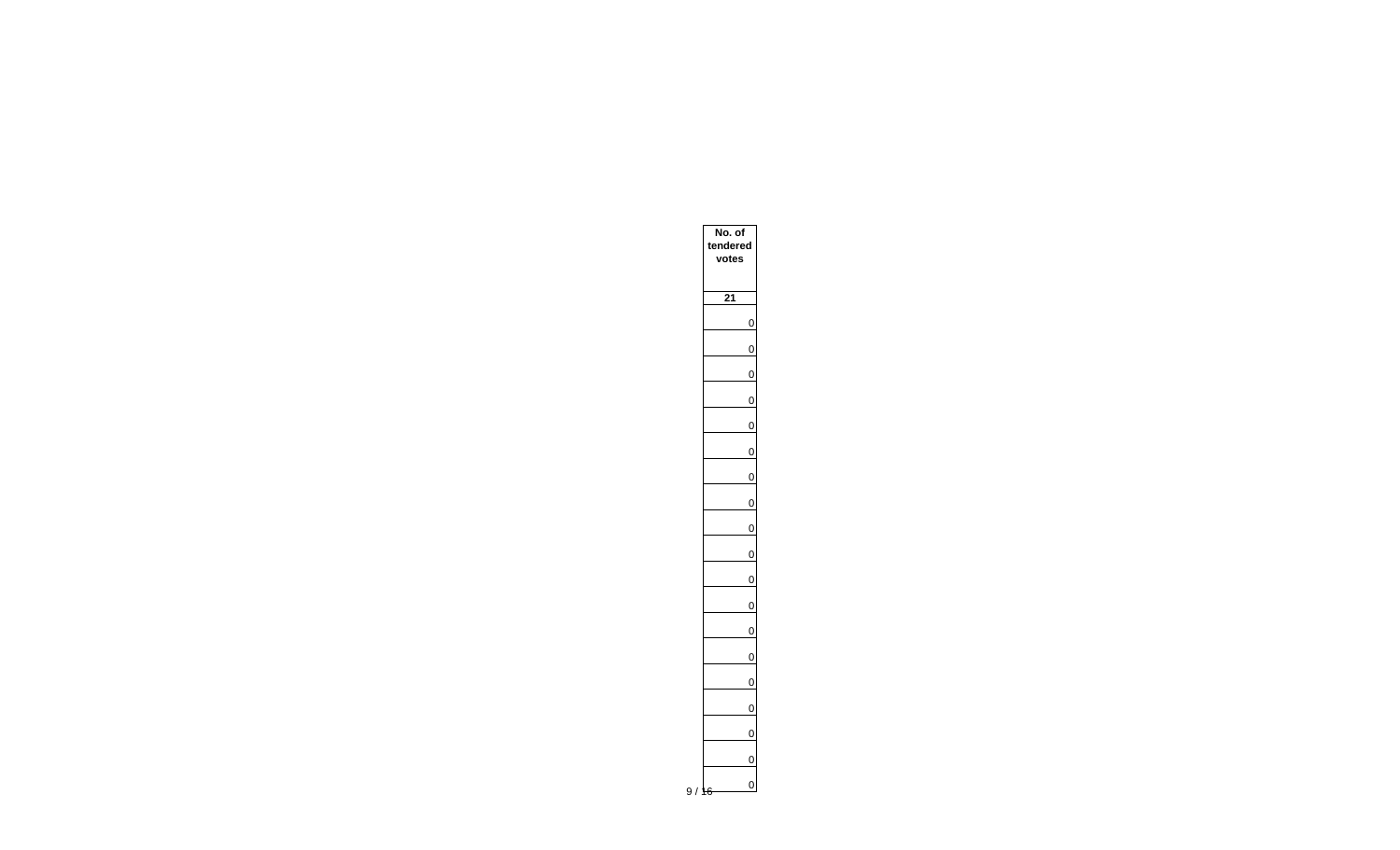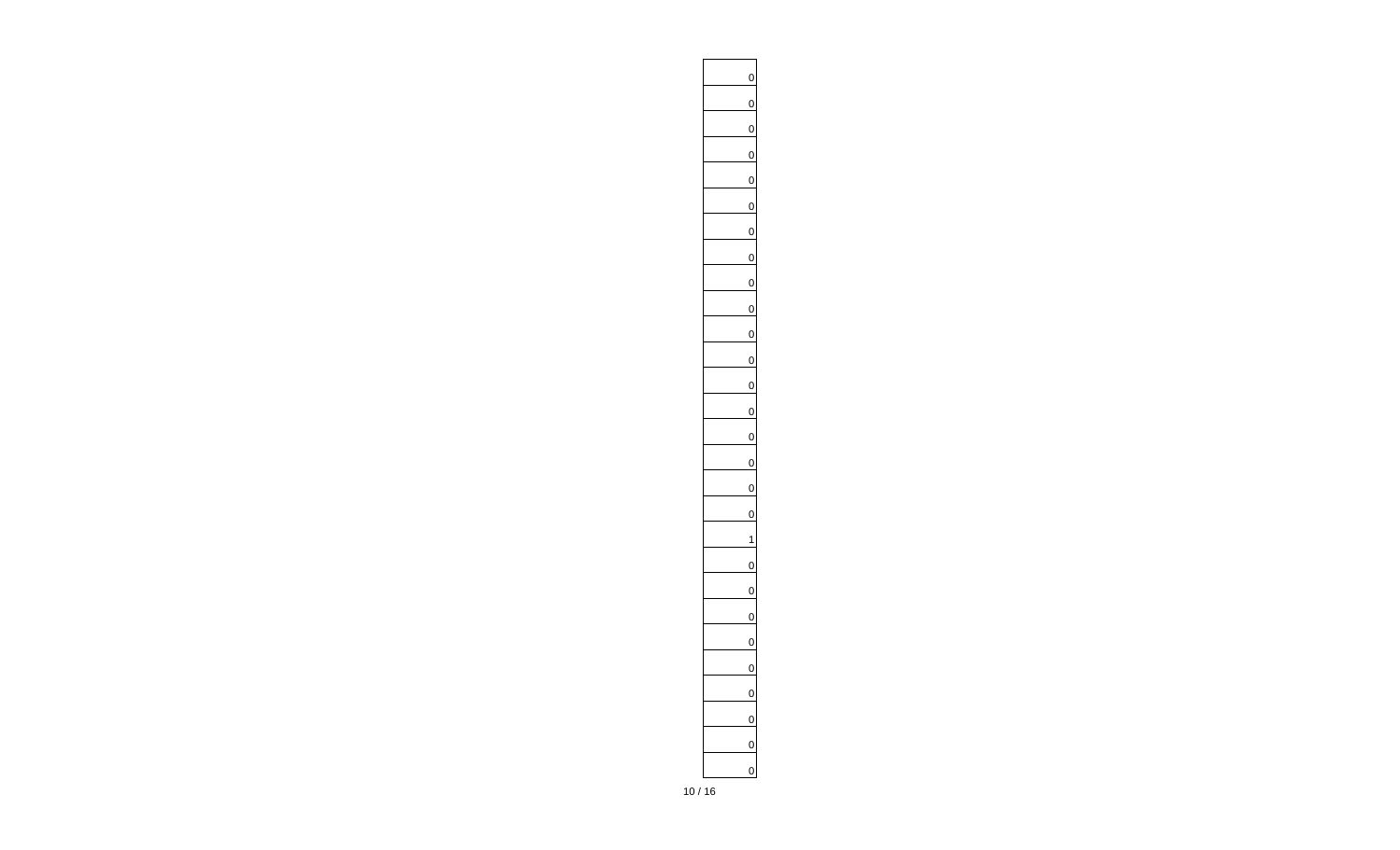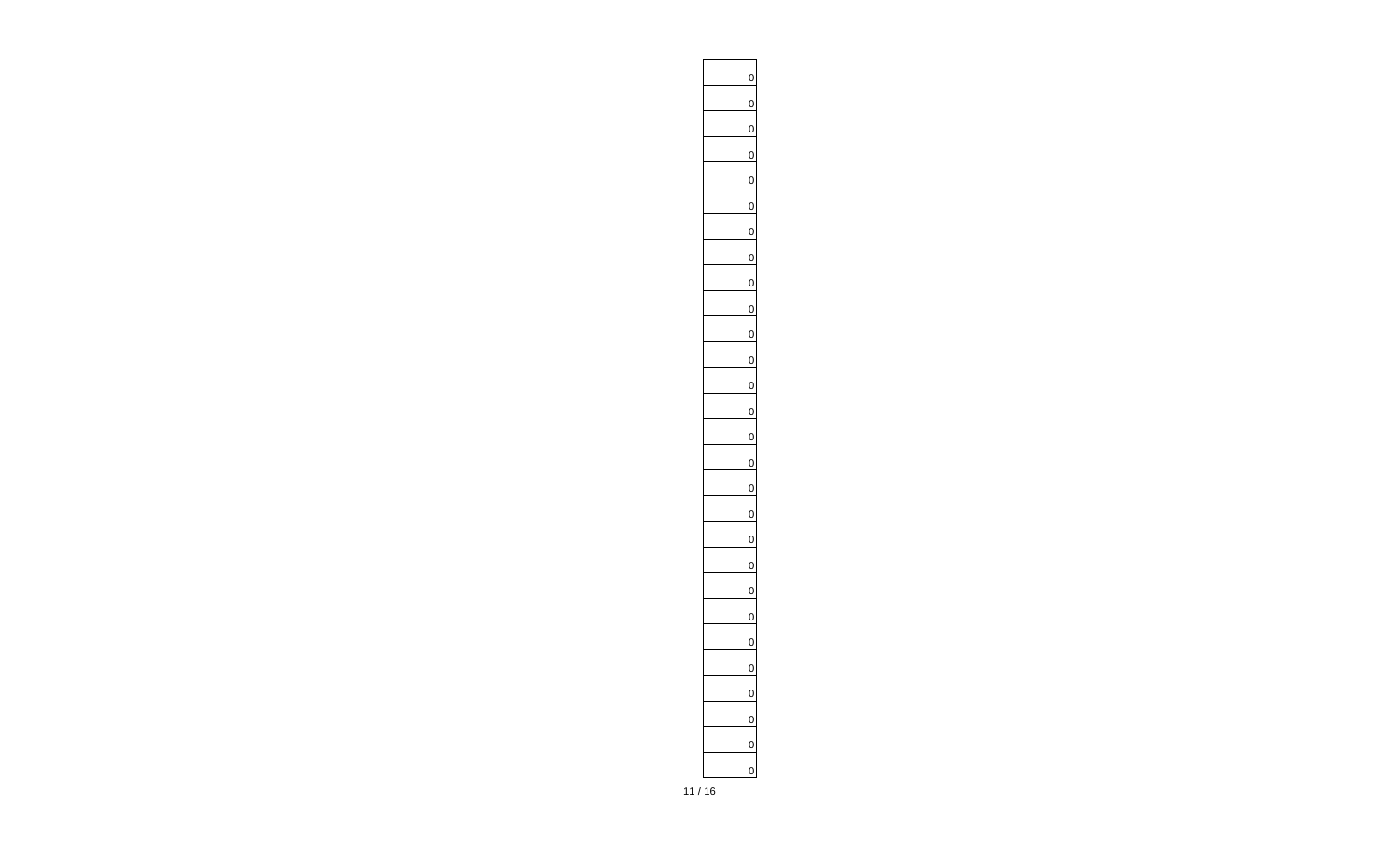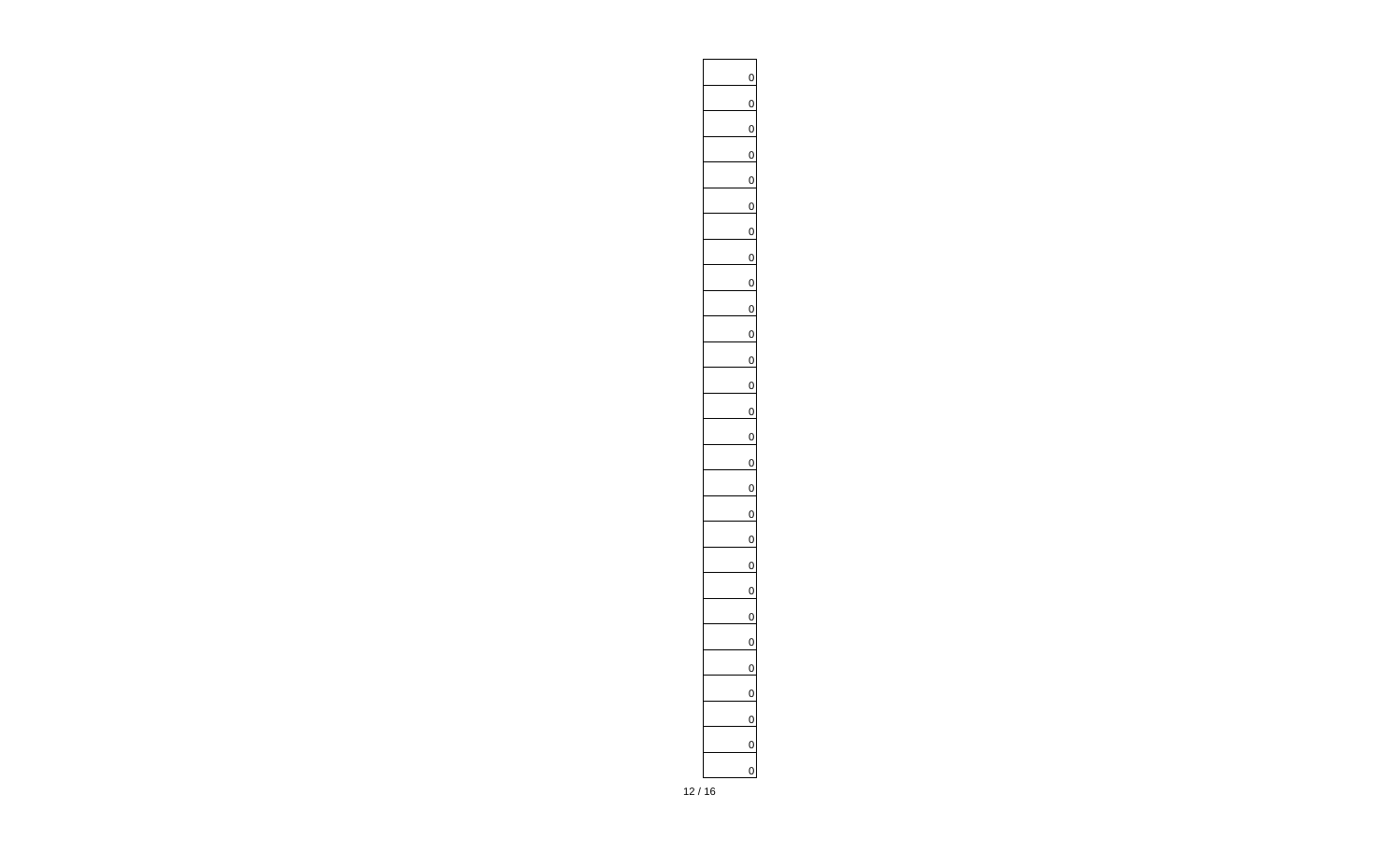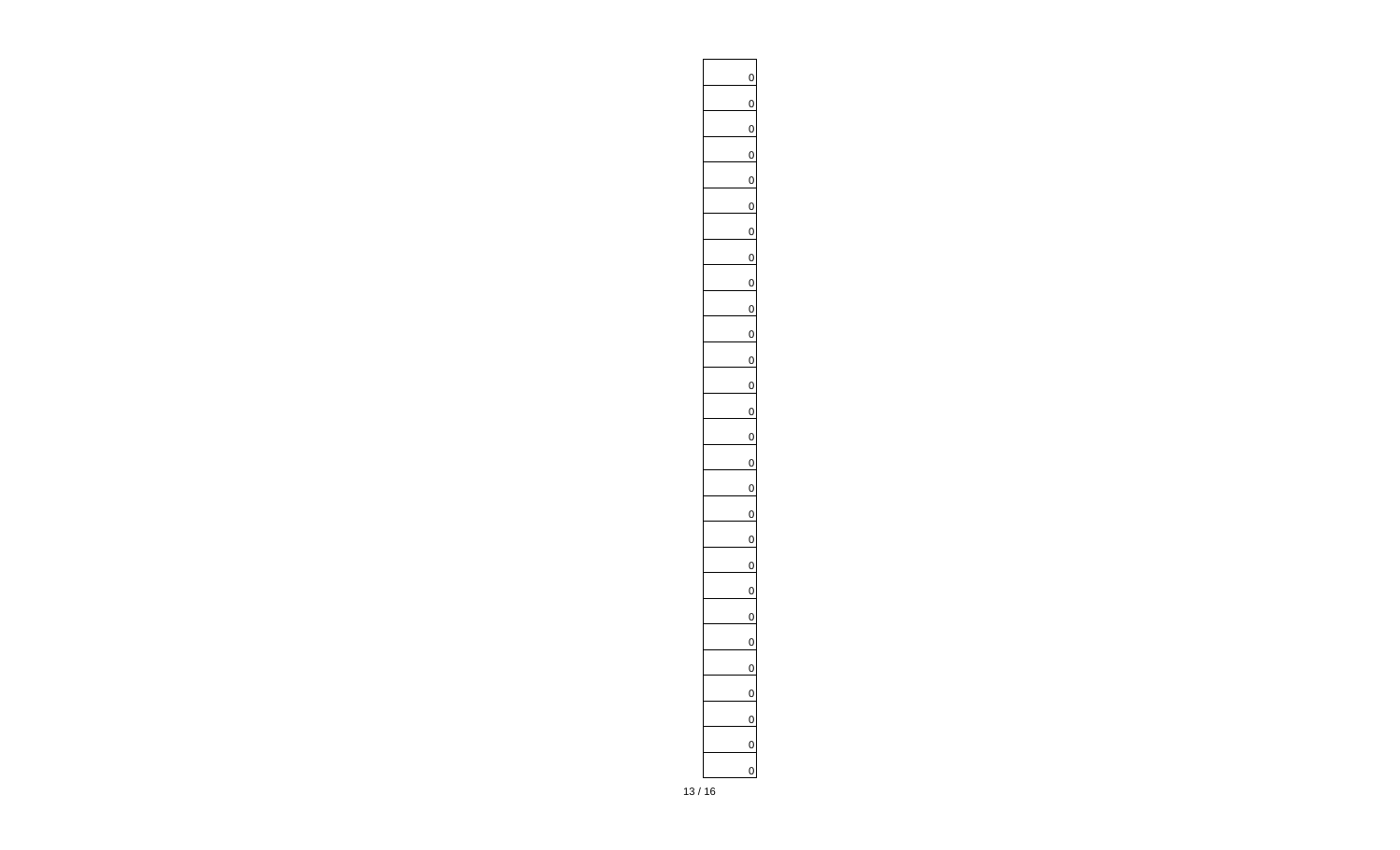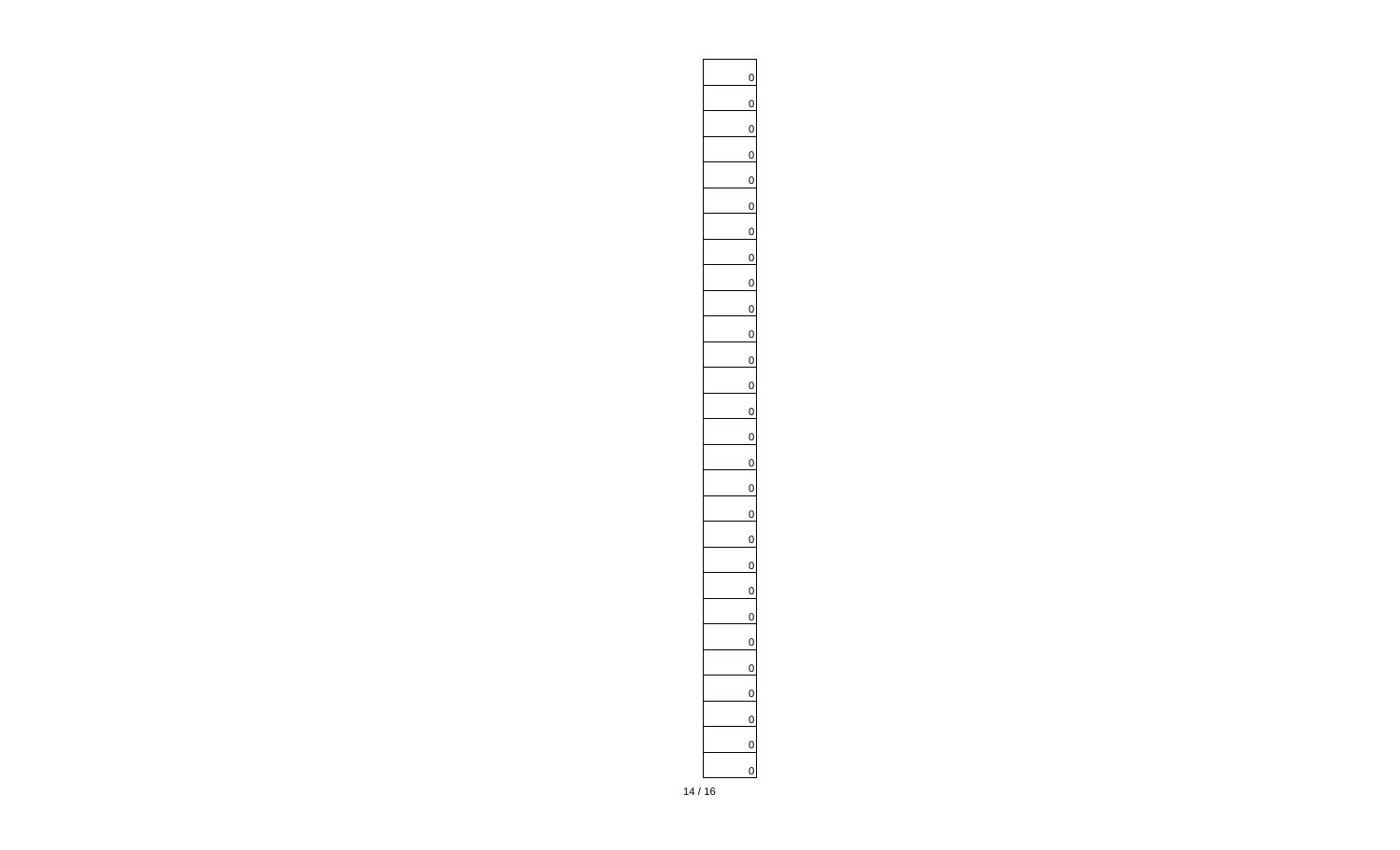